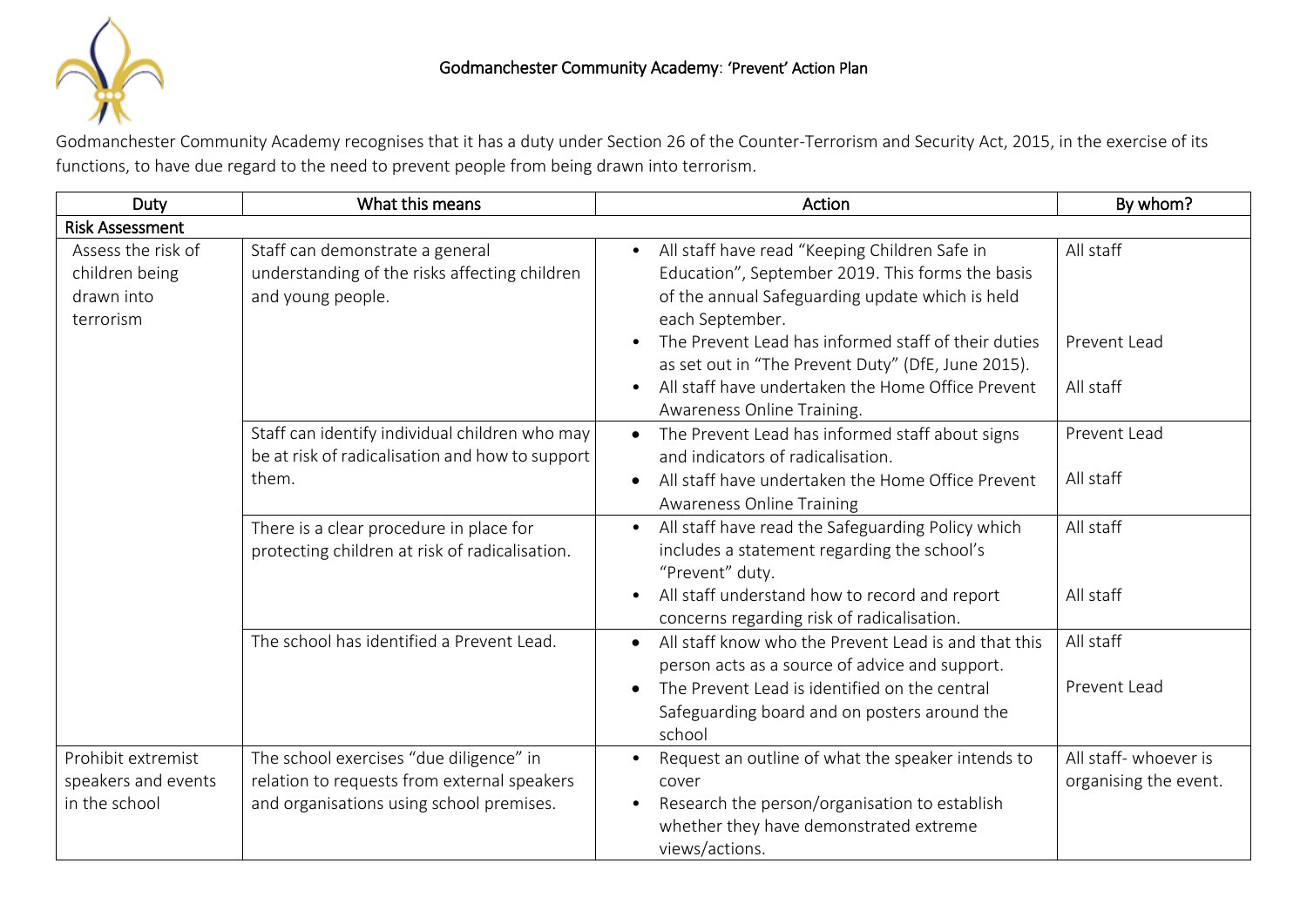|                                                                                         |                                                                                                                                          | Deny permission for people/organisations to use<br>$\bullet$<br>school premises if they have links to extreme<br>groups or movements.<br>Provide justification for their decisions in writing.<br>The speaker/ organisation would not be left alone<br>with children.                                                                                                                                                                                                                                                                              |                                                            |  |  |  |
|-----------------------------------------------------------------------------------------|------------------------------------------------------------------------------------------------------------------------------------------|----------------------------------------------------------------------------------------------------------------------------------------------------------------------------------------------------------------------------------------------------------------------------------------------------------------------------------------------------------------------------------------------------------------------------------------------------------------------------------------------------------------------------------------------------|------------------------------------------------------------|--|--|--|
| Working In Partnership                                                                  |                                                                                                                                          |                                                                                                                                                                                                                                                                                                                                                                                                                                                                                                                                                    |                                                            |  |  |  |
| The school uses<br>existing safeguarding<br>arrangements in<br>exercising its Prevent   | Staff record and report concerns in line with<br>existing policies and procedures.                                                       | All staff record and report concerns on the My<br>$\bullet$<br>Concern system. Paper 'Logging Concern Forms' are<br>available in the unlikely event of the system being<br>down.                                                                                                                                                                                                                                                                                                                                                                   | All staff                                                  |  |  |  |
| duty.                                                                                   |                                                                                                                                          | Records of referrals are kept in the Welfare File.<br>$\bullet$                                                                                                                                                                                                                                                                                                                                                                                                                                                                                    | Prevent Lead                                               |  |  |  |
| Referrals are made to<br>relevant agencies<br>where a Prevent<br>concern is identified. | The Prevent Lead makes appropriate<br>referrals to other agencies including<br>Children's Social Care and Channel Panel.                 | Prevent referrals are made to Children's Social<br>$\bullet$<br>Care. Tel. 0345 045 5203<br>Advice may be sought regarding Prevent concerns<br>$\bullet$<br>by calling Cambridgeshire Police on 101 and<br>selecting extension 2286 or 2595 or by email<br>Prevent@cambs.pnn.police.uk<br>Referrals should be made using the LSCB Referral<br>$\bullet$<br>Form and the Exploitation Checklist should be<br>completed.<br>The Prevent lead supports the Channel process by<br>$\bullet$<br>sharing information and carrying out agreed<br>actions. | Prevent Lead<br>All Designated<br>Safeguarding Persons     |  |  |  |
| <b>Staff Training</b>                                                                   |                                                                                                                                          |                                                                                                                                                                                                                                                                                                                                                                                                                                                                                                                                                    |                                                            |  |  |  |
| Equip staff to identify<br>children at risk of<br>being drawn into                      | Assess the training needs of staff in the light<br>of the school's assessment of the risk to<br>pupils at the school of being drawn into | As a minimum the school should:<br>Ensure that the designated safeguarding lead<br>$\bullet$<br>undertakes Prevent Awareness Training.                                                                                                                                                                                                                                                                                                                                                                                                             | Prevent Lead                                               |  |  |  |
| terrorism and to<br>challenge extremist<br>ideas.                                       | terrorism.                                                                                                                               | Ensure that the designated safeguarding lead is<br>able to provide advice and support to other<br>members of staff on protecting children from the<br>risk of radicalisation.<br>Staff are signposted to the Home Office on-line<br>$\bullet$                                                                                                                                                                                                                                                                                                      | All Designated<br><b>Safeguarding Persons</b><br>All staff |  |  |  |
|                                                                                         |                                                                                                                                          | training:<br>www.elearning.prevent.homeoffice.gov.uk/                                                                                                                                                                                                                                                                                                                                                                                                                                                                                              |                                                            |  |  |  |